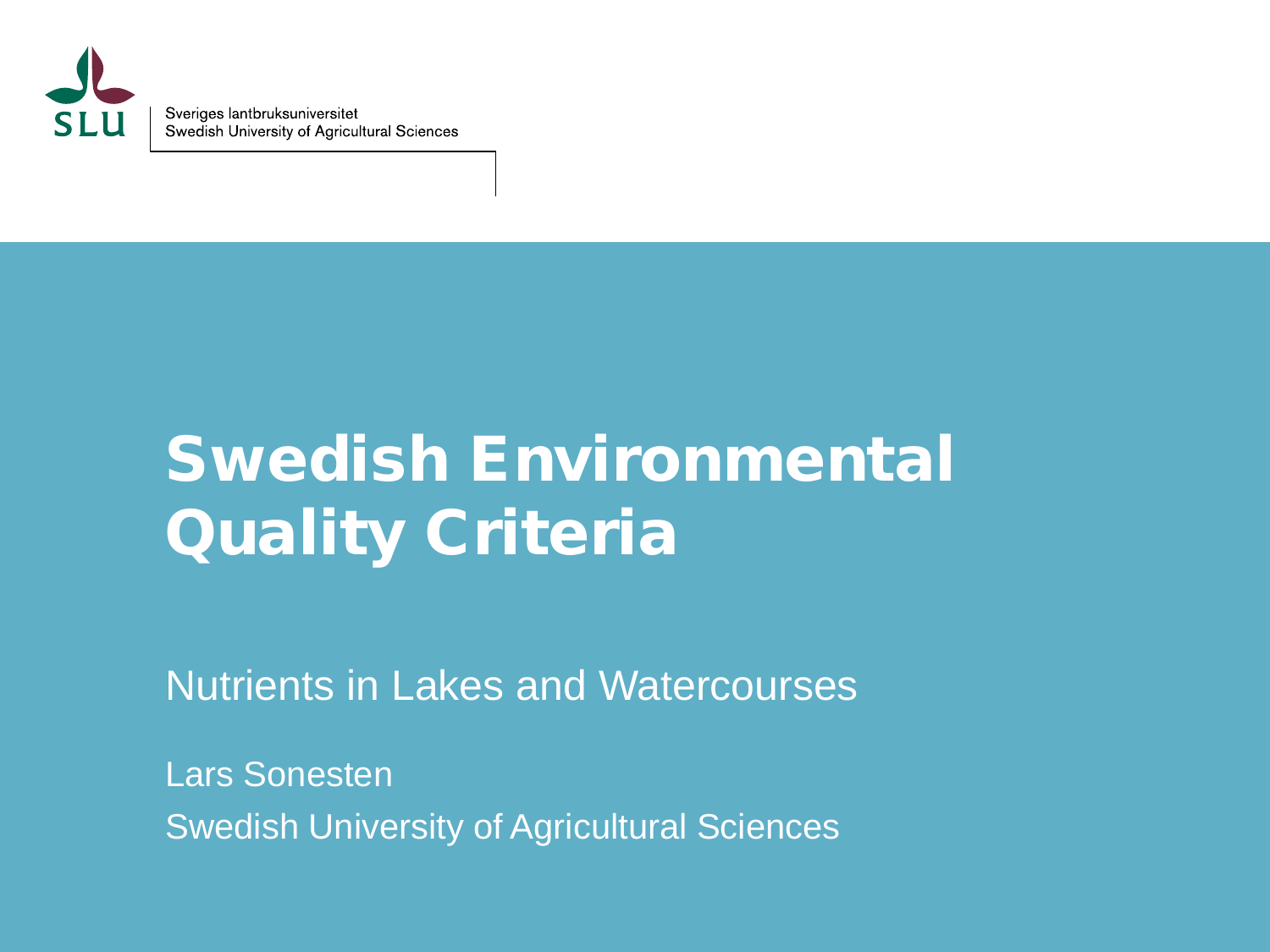

#### Present criteria

- Only for Phosphorus concentrations (Total P)
	- P is the main regulatory element for primary production
	- Classification on 3 years sampling
- Nitrogen standards are under developement
	- Total nitrogen and DIN/TP ratio

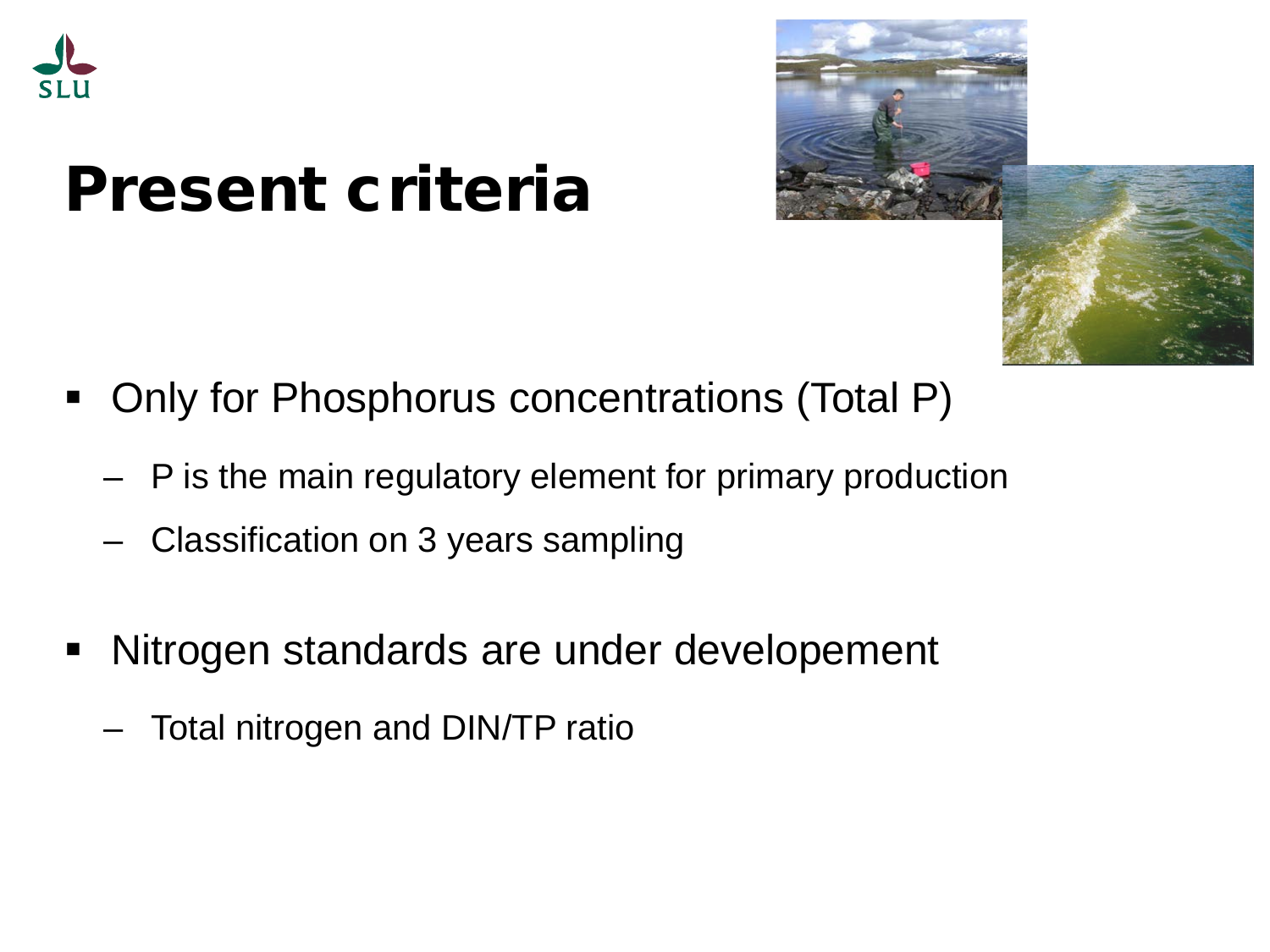

**Swedish Agency** for Marine and **Water Management** 



# **History**

- SEPA General Guidelines 1990
	- Only total N and total P concentrations
- SEPA Environmental Quality Criteria 1999
	- Total N and P concentrations and area-specific losses
	- Deviation from reference values
- SEPA/SwAM Environmental Quality Criteria 2008
	- Only total P concentrations compared to references (EQR)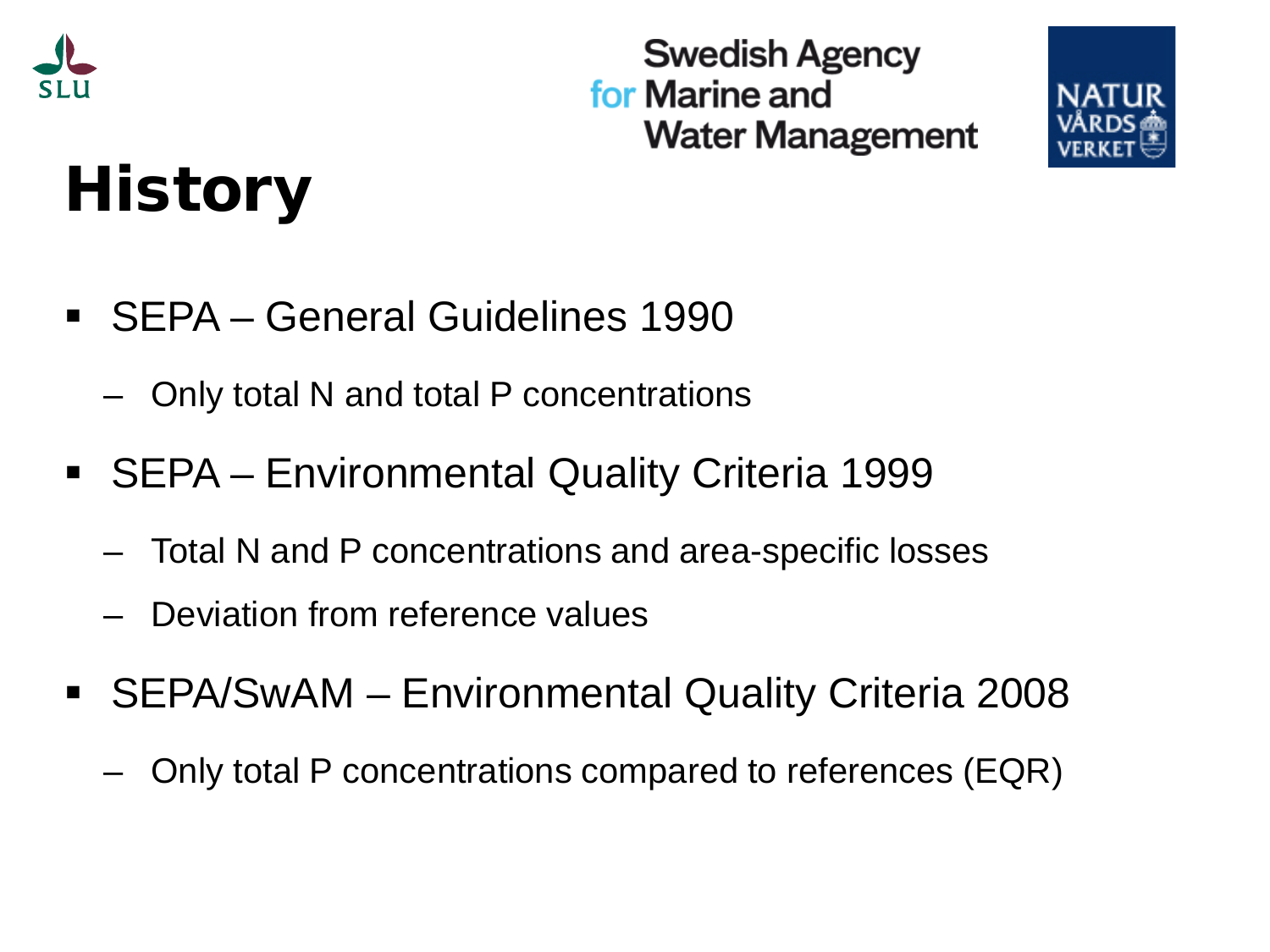



### Phosphorus criteria

- Reference values based on "unpolluted waters"
- P content highly influenced by humic matter
- **Site-specific references:** 
	- Water colour (humic substances)
	- Altitude (weathering)
	- Ca+Mg (weathering, watercourses only)
	- Lake mean depth (retention)
	- (Alkalinity removed due to low impact)

Correction for watercourses with > 10% Arable land Soil type, P in subsoil, and soil inclination

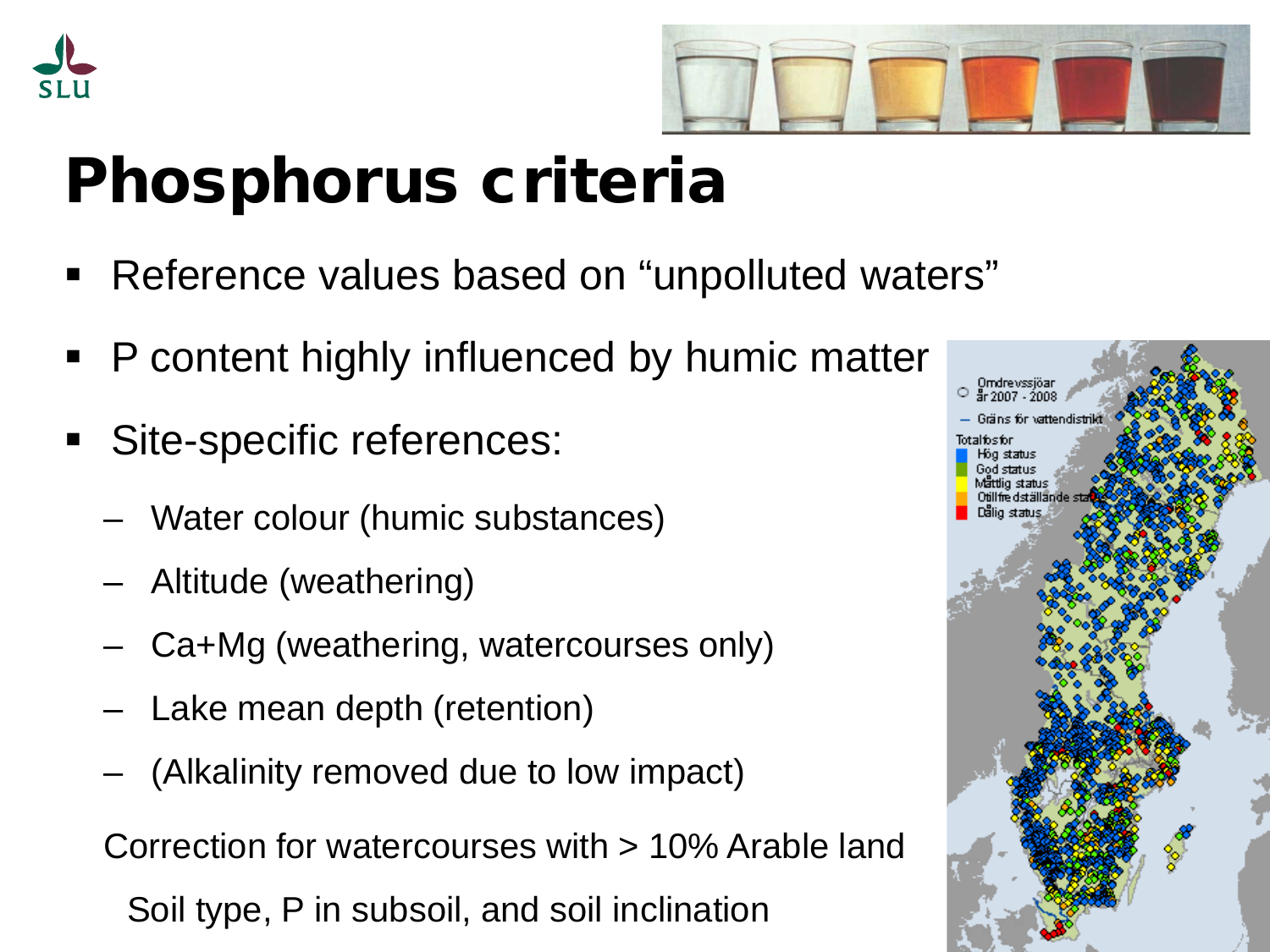

## Site-specific references

(based on reference objects <10% arable land, no obvious point sources etc.)

- Lakes
	- Log(Ref-P) =  $1.63 + 0.25$ •logABS 0.14•Altitude 0.20•Mean depth
	- $Log(Ref-P) = 1.56 + 0.30 \cdot logABS -0.15 \cdot Altitude$
- **Watercourses** 
	- Log(Ref-P) =  $1.53 + 0.24$ •CaMg + 0.30•logABS 0.012•(Altitude)<sup>0.5</sup>
	- $Log(Ref-P) = 1.38 + 0.24 \cdot logABS 0.014 \cdot (Altitude)^{0.5}$

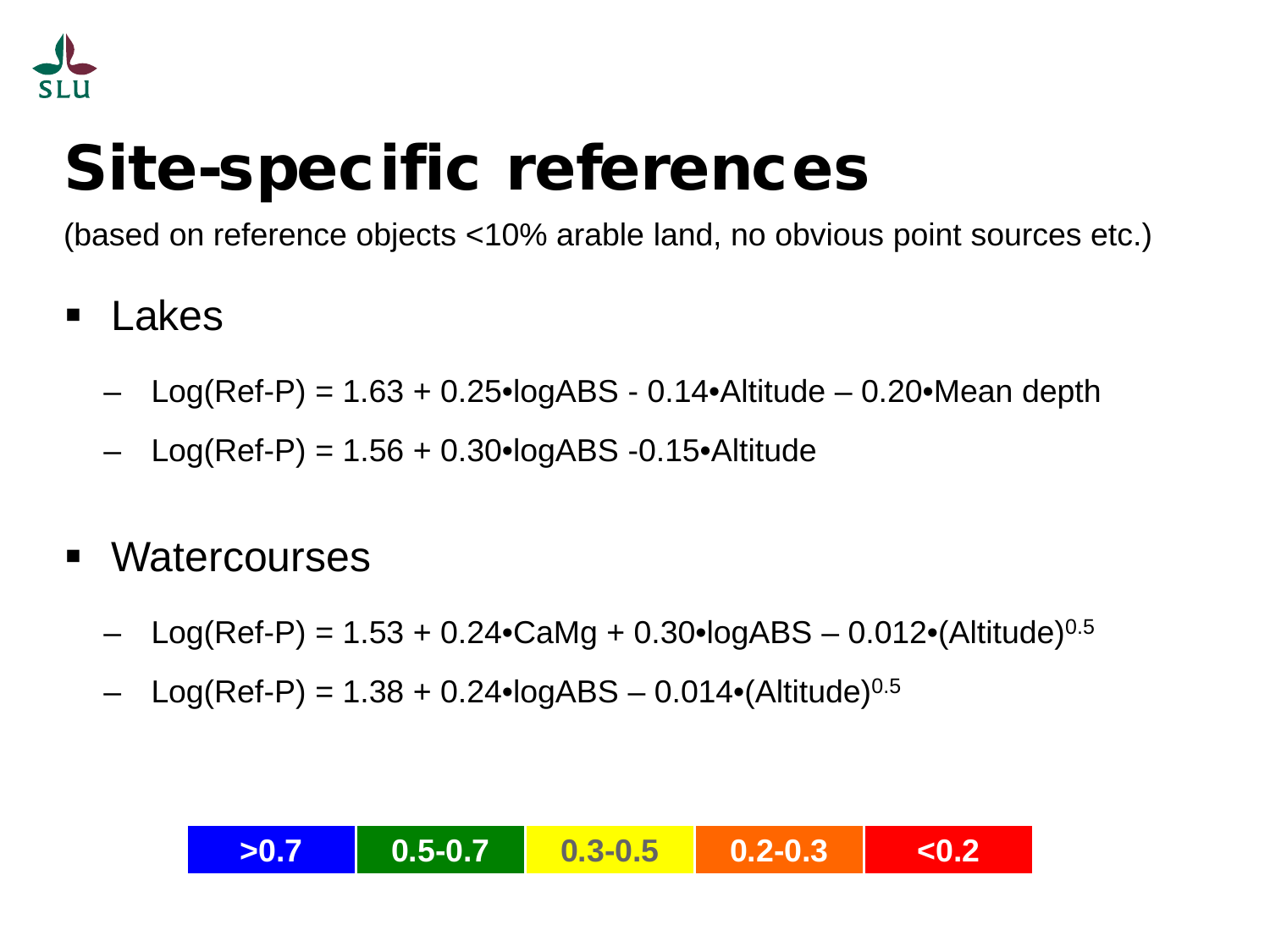

### Boundaries and verification

 "Expert judgement" notable deviation from undisturbed conditions at about 2 • reference value



- Lakes
	- Boundaries verified with phytoplankton and chlorophyll (old criteria)
- **Watercourses** 
	- No verification due to low correlation between P and production

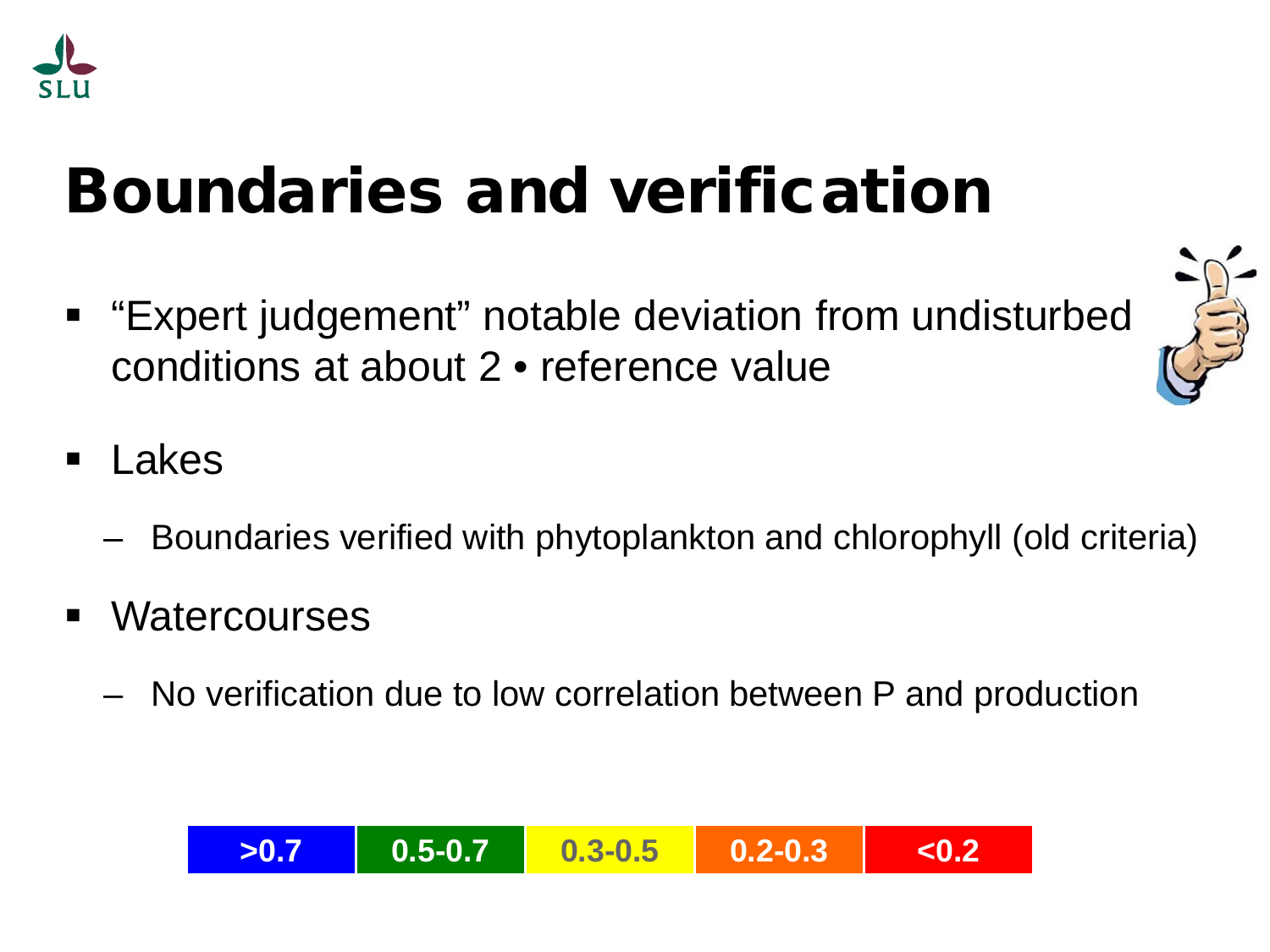





# Challenges

- About 10% of the surface is water
- More than 300 000 lakes
- More than 100 000 lakes  $> 0.04$  km<sup>2</sup>
- More than 4 000 lakes  $> 1$  km<sup>2</sup>
- More than ? km of watercourses
- Oblong country in North South direction



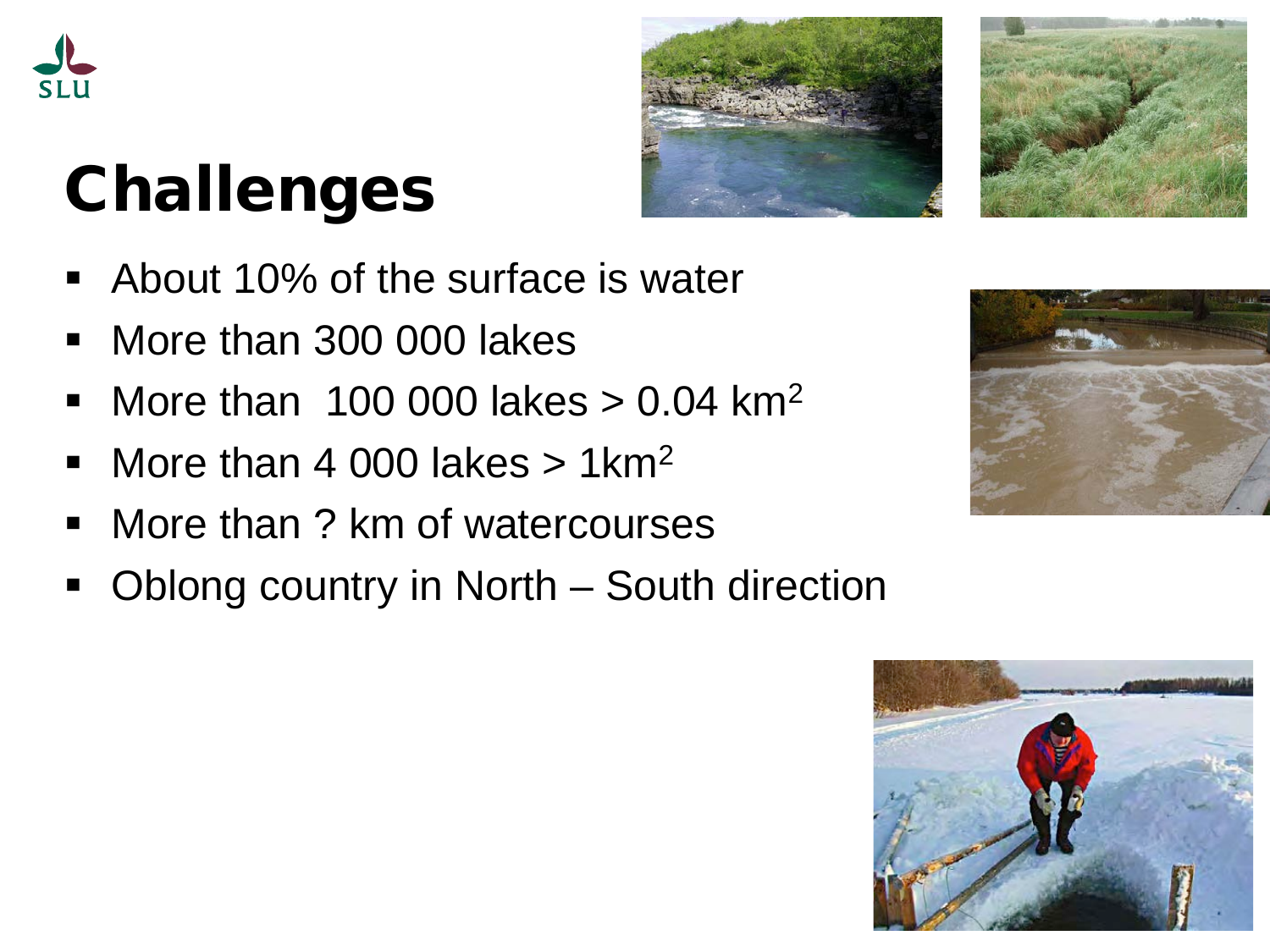

#### Relationship to other elements

Classification according to Total Phosphorus

|     |      |                | $< 1\%$ | $\overline{2}$<br>1% |
|-----|------|----------------|---------|----------------------|
|     | 1    | 8              | 3       | 16                   |
|     | < 1% | 4%             | 1%      | 7%                   |
|     | 3    | $\overline{2}$ | 4       | 9                    |
|     | 1%   | 1%             | 2%      | 4%                   |
| 21  | 11   | 4              | 4       | 6                    |
| 10% | 5%   | 2%             | 2%      | 3%                   |
| 67  | 34   | 18             | 5       | 5                    |
| 30% | 15%  | 8%             | 2%      | 2%                   |

Classification according to Chlorophyll a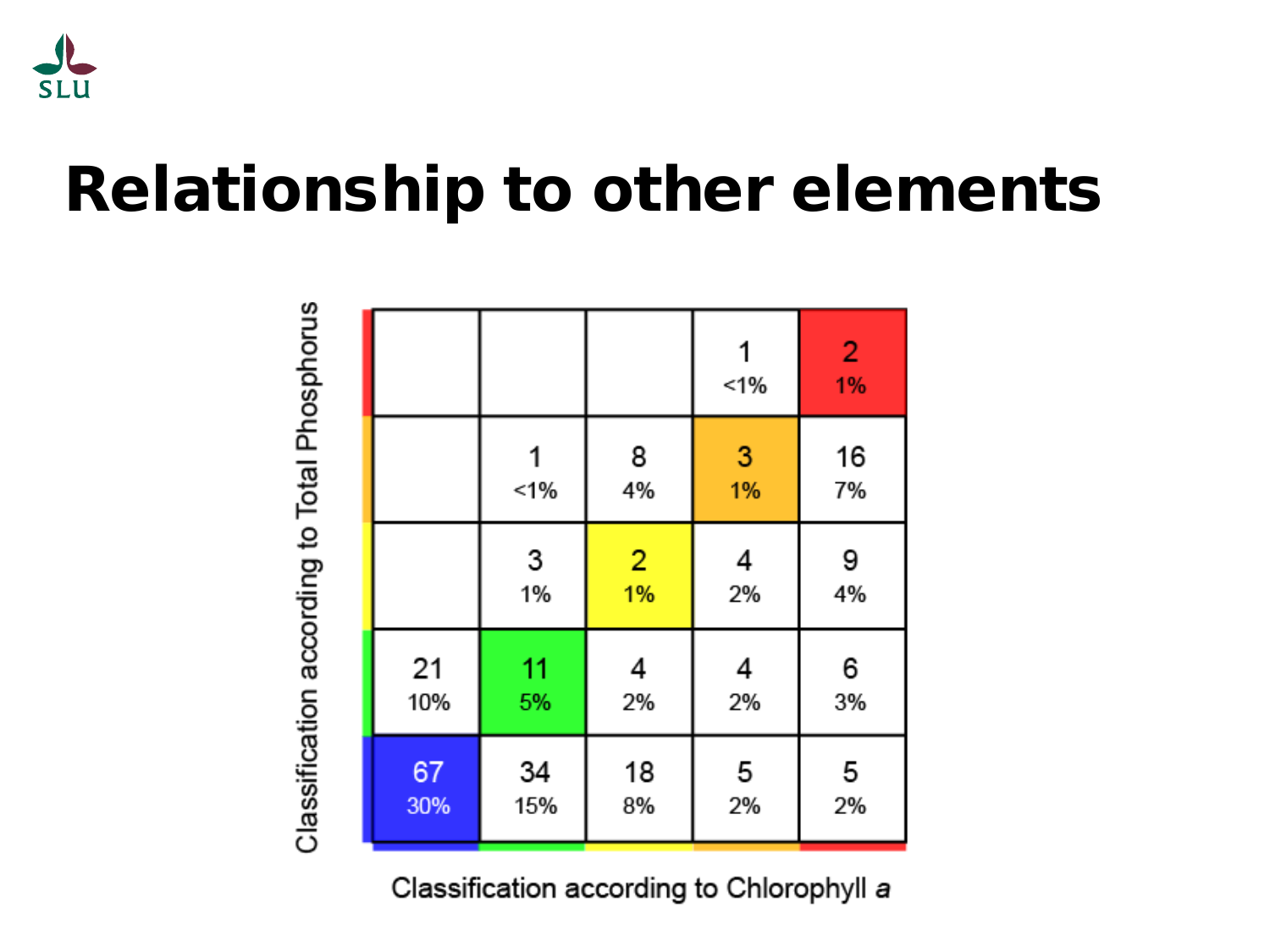

## Relationship to other elements

Total P and Macrophytes (lakes only)

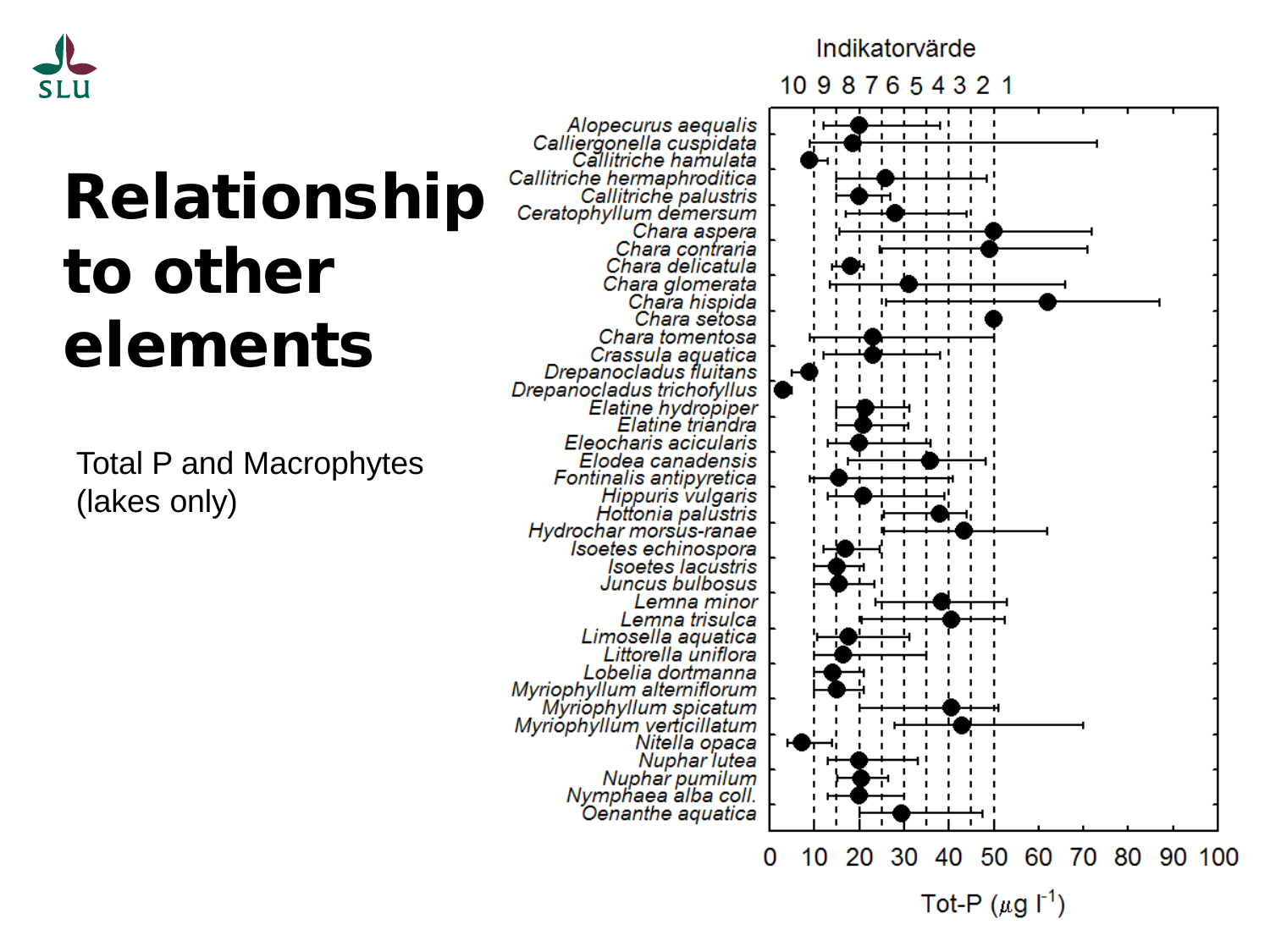

#### Relationship to other elements

Total P vs. IPS (Benthic diatoms)



Total Phosphorus [µg P/l)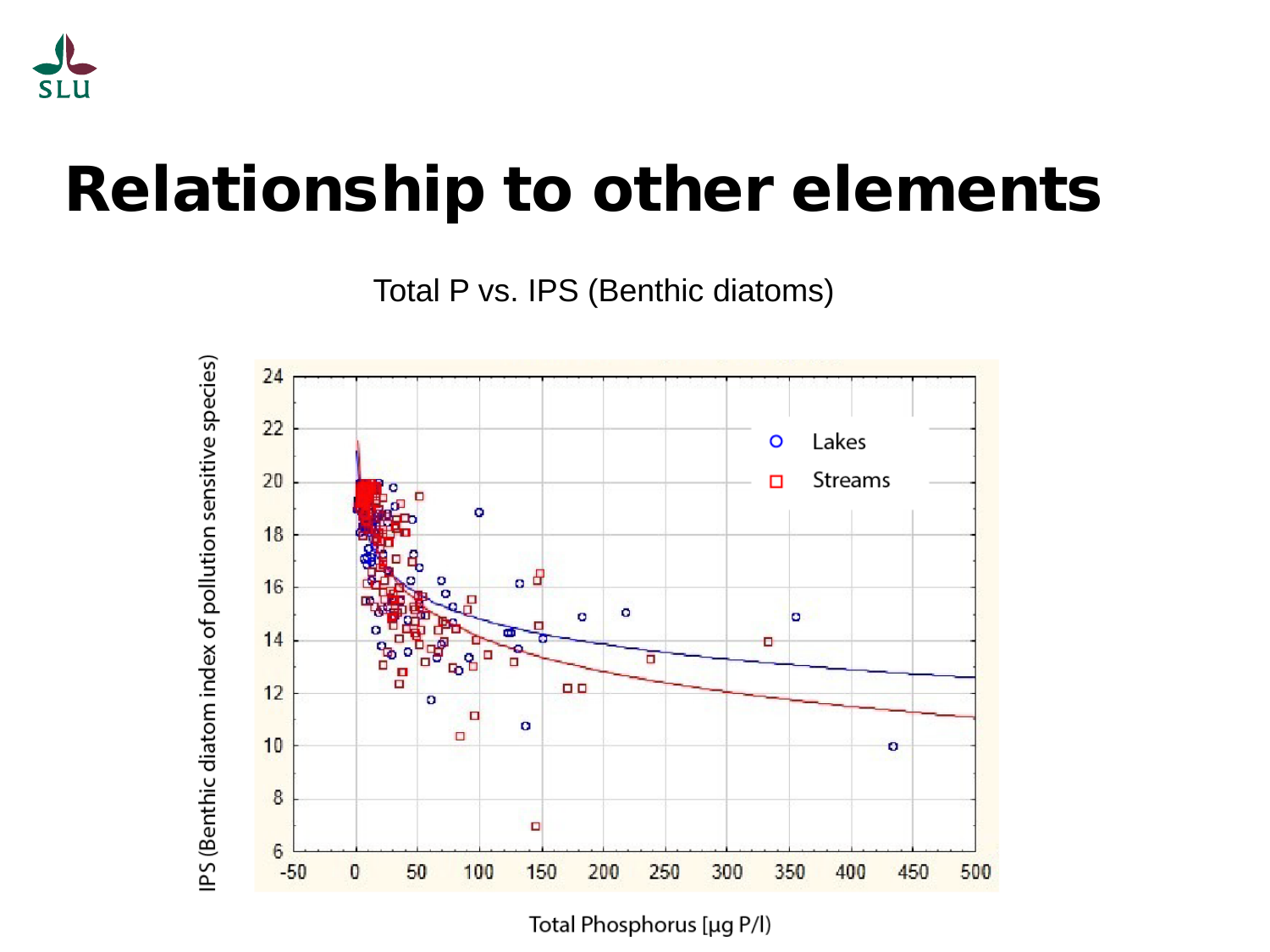

# Suggested new Nitrogen criteria

- Total nitrogen, and DIN/TP (N limitation)
- Highly influenced by organic matter
- **Site-specific references:** 
	- TOC (organic matter)
	- Nitrogen deposition
	- Correction for watercourses with > 10% Arable land
		- Soil type, percolation